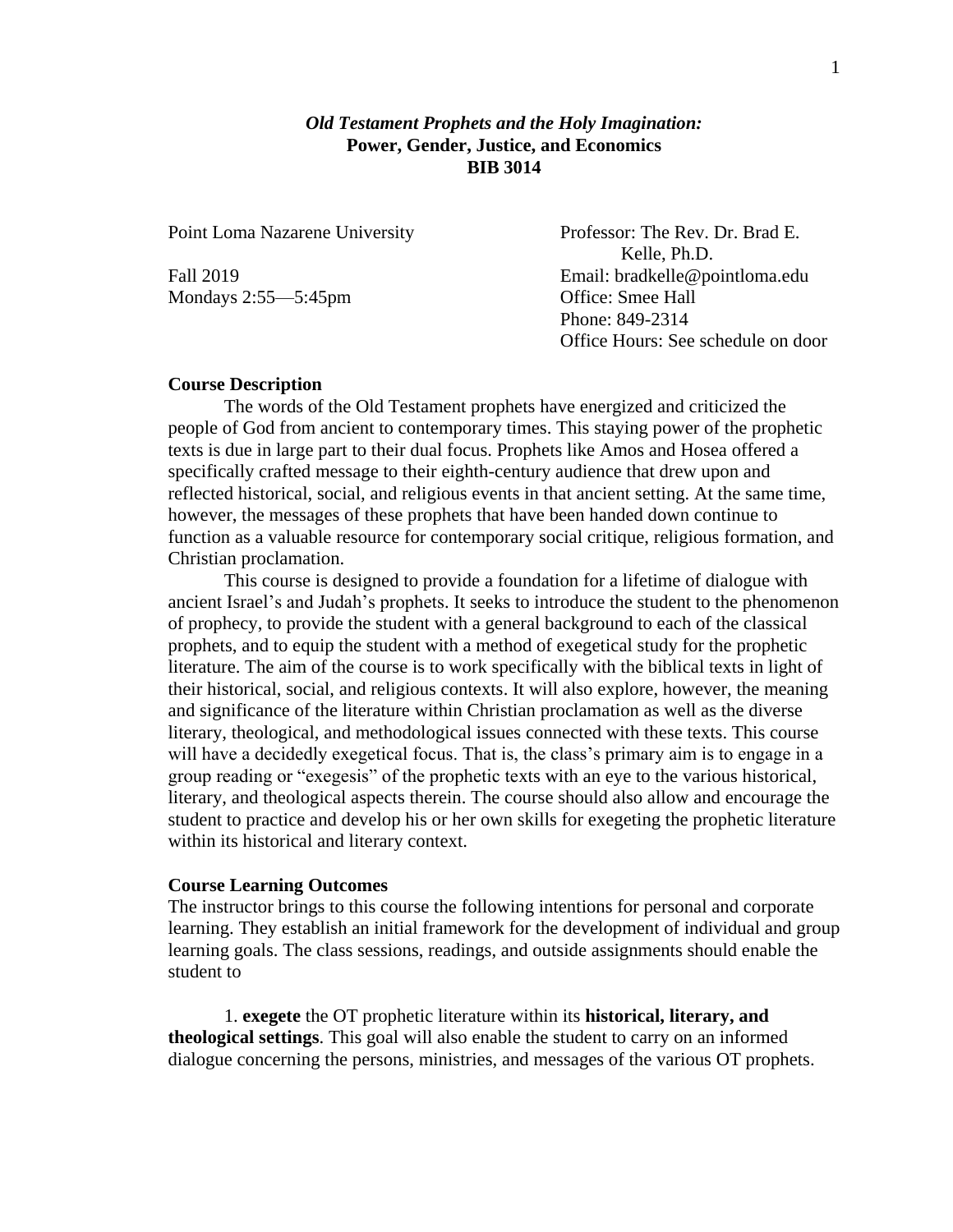2. explore the **phenomenon of ancient Israelite prophecy** in light of its place within the broader context of the ancient Near East and within the context of its historical precedents.

3. encounter the **basic categories of prophetic literature** and the process by which spoken word became written word.

4. begin to identify **diverse ways of reading** prophetic literature that go beyond traditional historical and literary exegetical methods and appreciate their implications for understanding the texts and their interpretive issues.

5. explore the **broader theological, literary, and social issues** involved in reading these texts in a **contemporary setting** and thereby to apply these bodies of literature to contemporary situations and Christian ministry, proclamation, and instruction.

# **Course Texts**

- 1. Mark McEntire, *A Chorus of Prophetic Voices: Introducing the Prophetic Literature of Ancient Israel*. Louisville: Westminster John Knox, 2015.
- 2. Walter Brueggemann, *The Prophetic Imagination*. Rev. ed. Minneapolis: Augsburg, 2001.
- 3. Julia O'Brien, *Challenging Prophetic Metaphor: Theology and Ideology in the Prophets*. Louisville: Westminster John Knox, 2008.
- 4. Leander E. Keck (ed.), *The New Interpreter's Bible: The Twelve Prophets (Volume 7)*. The New Interpreter's Bible. Nashville: Abingdon, 1996.
- 5. A Bible of the student's choosing (NRSV preferred; modern translation required [i.e., no KJV, New KJV, Message, Living Bible, New Living Bible]).

# **Course Requirements**

1. Class Participation and Attendance: Attendance is a necessity for optimum academic achievement. *If the student is absent from more than 10 percent of class meetings (more than TWO [2] classes), the faculty member can file a written report which may result in de-enrollment. If the absences exceed 20 percent (more than THREE [3] classes), the student may be de-enrolled without notice* until the university drop date or, after that date, receive the appropriate grade for their work and participation. See [Academic Policies](http://catalog.pointloma.edu/content.php?catoid=18&navoid=1278) in the Undergraduate Academic Catalog. In addition, each student is expected to participate actively in class by contributing to the discussions on the basis of his or her reading of the assigned material.

2. Readings: All readings are required unless otherwise indicated. Please bring your Bible to class. It is important to keep up with the readings on a session by session basis or the information will quickly become overwhelming. *Evidence of reading*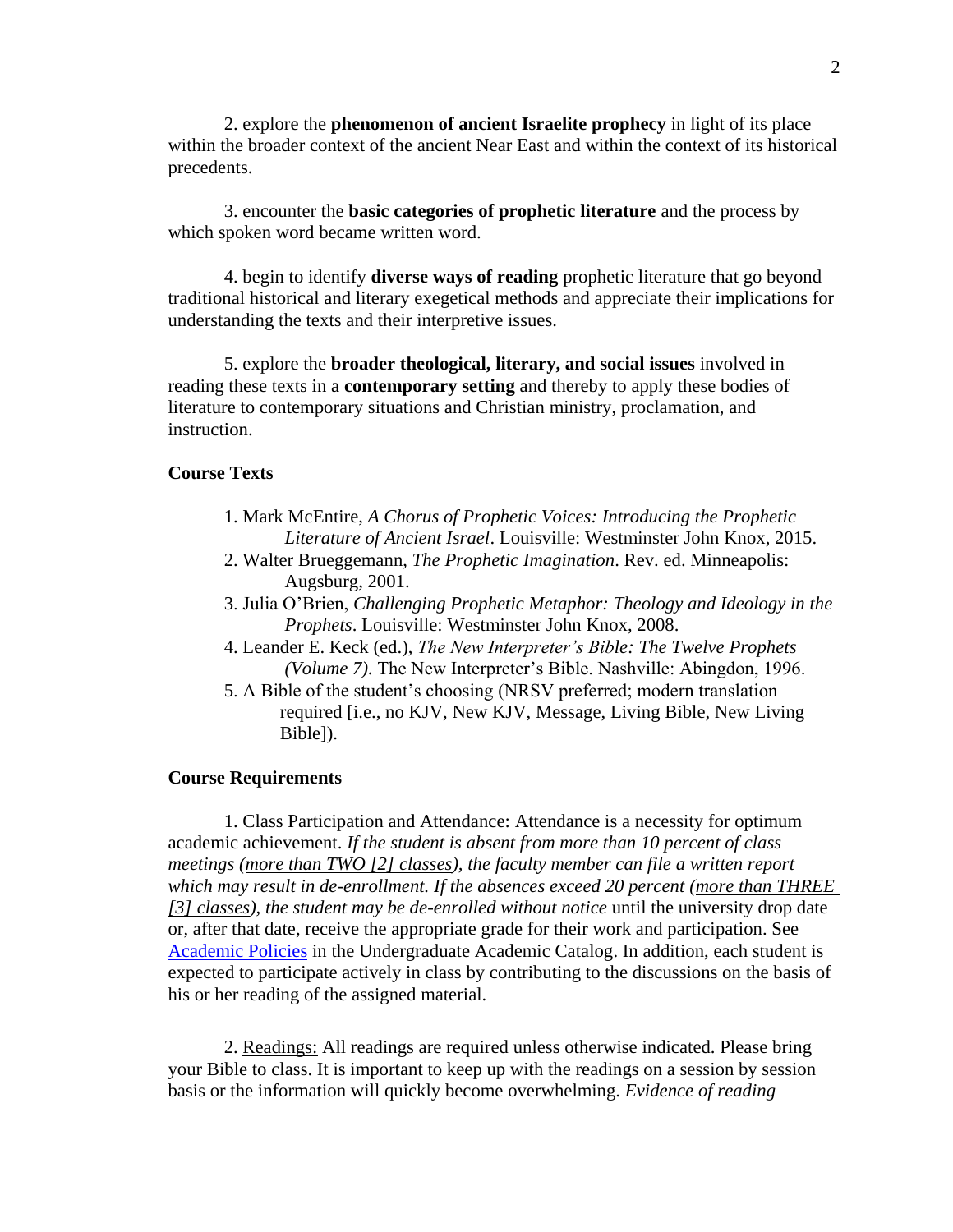*preparation and completion for each class will be factored into the student's final class participation grade.* [*Fulfills Outcomes #1-5]*

3. Homework Assignments: In order to enhance the quality and depth of our classroom discussions, various homework assignments will be assigned and should be completed on an occasional basis throughout the semester. Homework assignments will be given out in the session before they are due and are listed on the course schedule. Please note that it is the student's responsibility to obtain information about assignments given out when the student is absent. *\*NOTE: All hw assignments MUST be TYPED (they will NOT be accepted in hand-written form) and submitted in class on the day they are due.* See also "Late Work Policy." [*Fulfills Outcomes #1-5]*

 \*\**Special Note: Some of the homework assignments will involve watching videos from the website [www.thebibleproject.com](http://www.thebibleproject.com/)*

4. Book Review of Brueggemann, *The Prophetic Imagination* (4-5 pages): The student should read Brueggemann's *The Prophetic Imagination* and prepare a book critique. The paper should be **4-5 pages, typed, double-spaced, 12 pt font, with 1-inch margins on all sides**. The critique is due in class *Mon. Oct. 14, 2019*. Students should follow the *instructions included in the back of this syllabus.* [*Fulfills Outcomes #1, 4, & 5]*

5. Final Exegetical Paper (12-14 pages): In place of a final examination, the student will prepare a major exegetical paper on a text of his or her choosing from the OT prophetic books (excepting Daniel). *The chosen text should be approximately 10 verses in length and will be submitted for review to the professor before work begins on the paper.* Throughout the process, *the student should use the attached guide for researching and writing the exegetical paper*. The paper should be **12-14 pages, typed, doublespaced, 12 pt font, 1-inch margins on all sides**. The paper must be turned in on the scheduled day for the final exam of the course (see attached guides for researching and writing the exegetical paper). [*Fulfills Outcomes #1, 4, & 5]*

# **Course Policies**

| Possible Points          | Assignment                                   |            |            |
|--------------------------|----------------------------------------------|------------|------------|
| 10%                      | <b>Class Attendance and Participation</b>    |            |            |
| 40%                      | <b>Homework Assignments</b>                  |            |            |
| 20%                      | Review of Brueggemann, Prophetic Imagination |            |            |
| 30%                      | <b>Exegetical Paper</b>                      |            |            |
| *Grading Scale: 94-100 A | 84-86 B                                      | 74-76 C    | $64-66$ D  |
| $90-93$ A-               | $80-83 B$ -                                  | $70-73$ C- | $60-63$ D- |
| $87-89 B+$               | $77-79C+$                                    | $67-69$ D+ | $50s$ F    |

1. Grading: The student's grade will be based on a combination of class participation, reading, assignments, and exams as follows: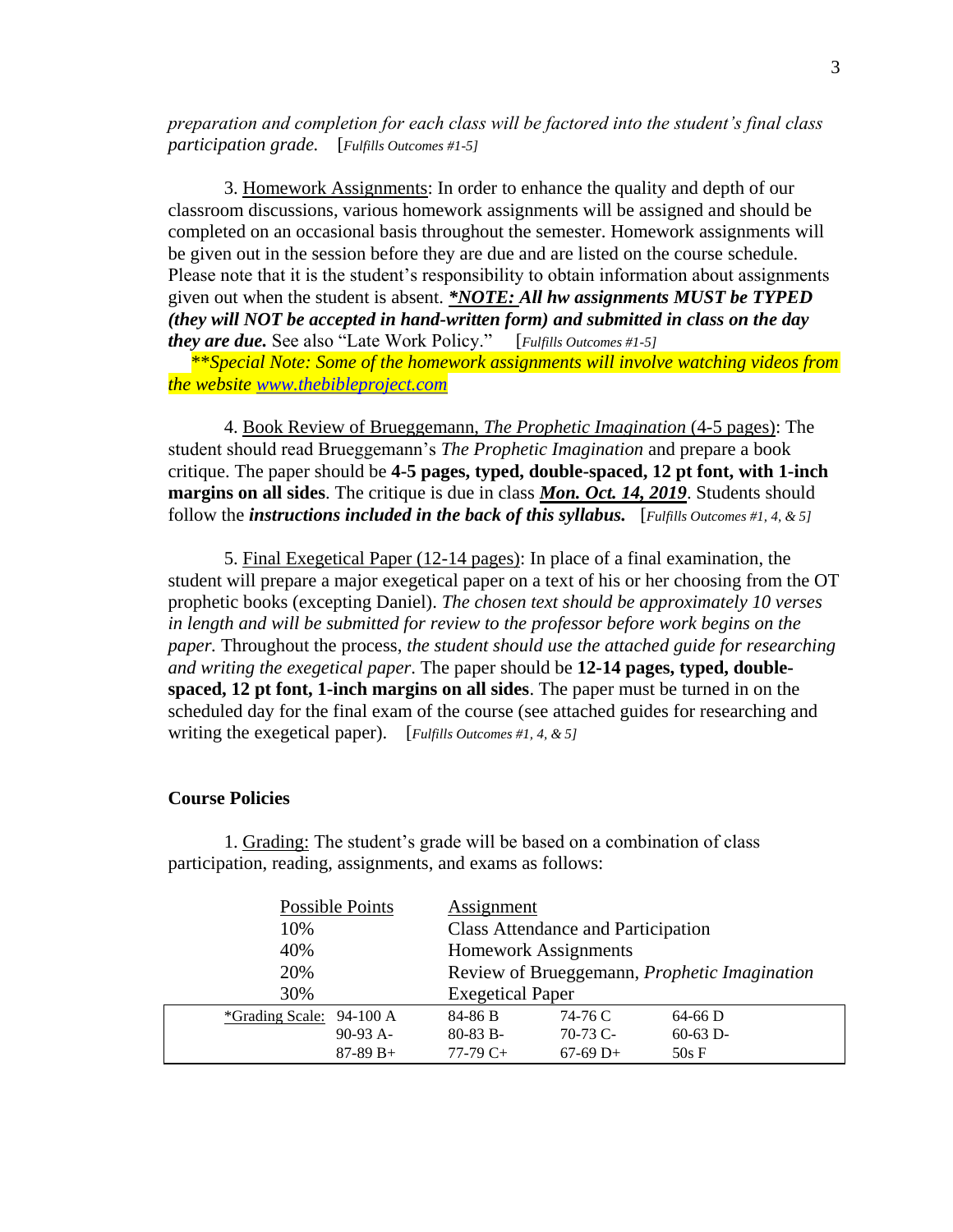2. Attendance: Attendance is a necessity for optimum academic achievement. *If the student is absent from more than 10 percent of class meetings (more than TWO [2] classes), the faculty member can file a written report which may result in de-enrollment. If the absences exceed 20 percent (more than THREE [3] classes), the student may be deenrolled without notice* until the university drop date or, after that date, receive the appropriate grade for their work and participation. See [Academic Policies](http://catalog.pointloma.edu/content.php?catoid=18&navoid=1278) in the Undergraduate Academic Catalog. Please note that it is the student's responsibility to obtain notes, etc. from other students for any missed classes. See Late Work Policy.

3. Late Work Policy: In order not to be considered "late," all assignments must be submitted **in person, in hard copy, in class** on the day listed as the due date. *NO assignment may be submitted electronically (by email, etc.) for full credit.* If the student "forgets" an assignment, he or she may submit it after class (either electronically or in hard copy) for no more than half credit. *Any assignment submitted electronically (whether late or on-time) will receive no more than half credit.* No assignment will be accepted for credit of any kind more than one week after the original due date. (NOTE: extra-credit assignments must be submitted on or before the due date and will not be accepted late for any credit.)

4. Inclusivity: The School of Theology and Christian Ministry is committed to the equality of women and men. Recognizing that people have often used the English language in ways that imply the exclusion or inferiority of women, the school urges students, faculty, and staff to avoid sexist language in public discourse, in classroom discussion, and in their writings. This course will strive to practice sensitivity toward and foster respect for issues of inclusivity in matters of language and conduct. Each student should seek to enrich this inclusive atmosphere in both their class contributions and personal interactions.

5. Academic Honesty: Students should demonstrate academic honesty by doing original work and by giving appropriate credit to the ideas of others. Academic dishonesty is the act of presenting information, ideas, and/or concepts as one's own when in reality they are the results of another person's creativity and effort. A faculty member who believes a situation involving academic dishonesty has been detected may assign a failing grade for that assignment or examination, or, depending on the seriousness of the offense, for the course. Faculty should follow and students may appeal using the procedure in the university Catalog. See [Academic Policies](http://catalog.pointloma.edu/content.php?catoid=18&navoid=1278) for definitions of kinds of academic dishonesty and for further policy information.

6. Academic Accommodations: If you have a diagnosed disability, please contact PLNU's Disability Resource Center (DRC) within the first two weeks of class to demonstrate need and to register for accommodation by phone at 619-849-2486 or by email at [DRC@pointloma.edu.](mailto:DRC@pointloma.edu) See [Disability Resource Center](http://www.pointloma.edu/experience/offices/administrative-offices/academic-advising-office/disability-resource-center) for additional information.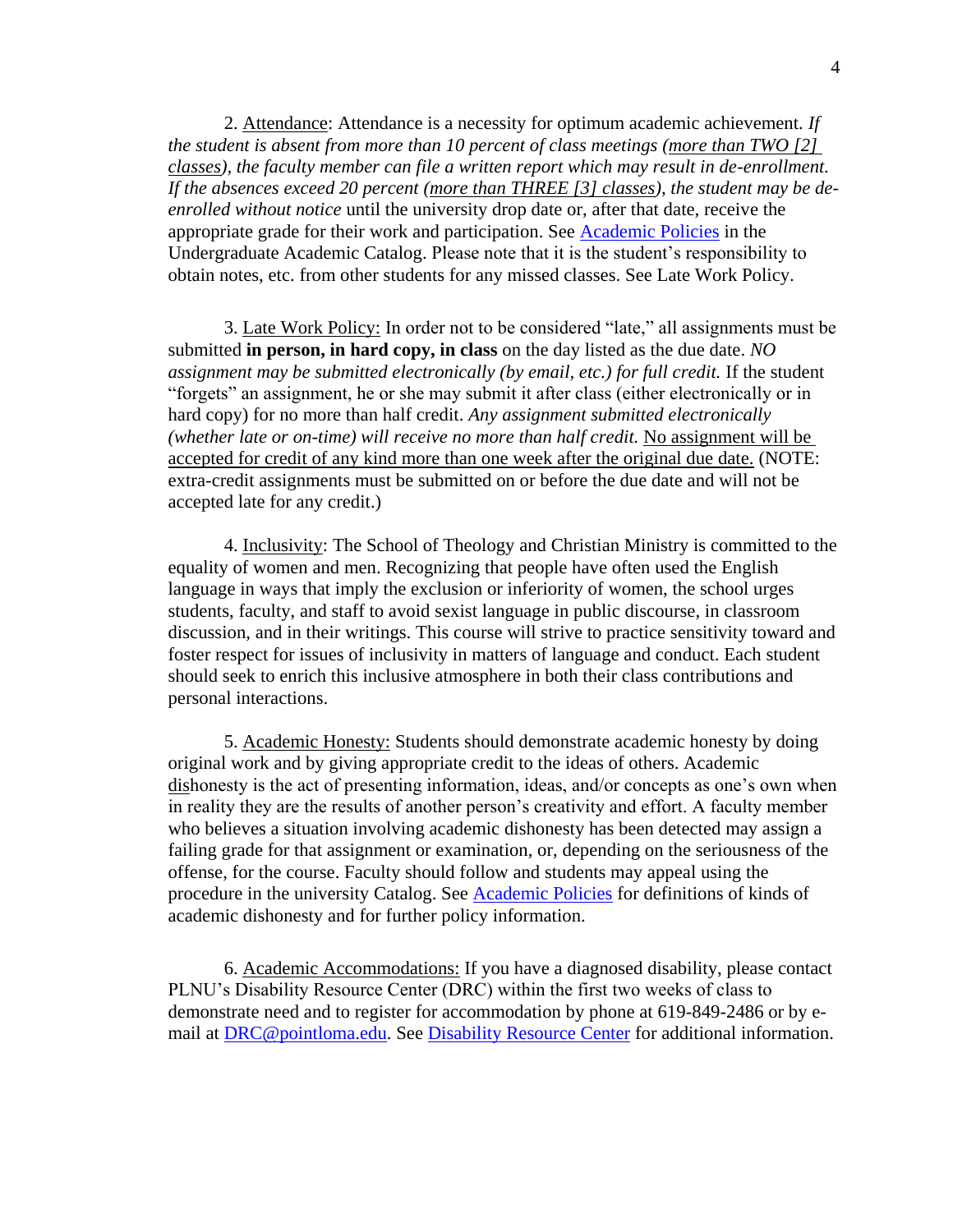# **Tentative Course Schedule**

1. Mon. Sept. 9

- A. Starting Points for the Prophets
- B. Basics of the Prophets and Canon
- C. Prophecy in Pop Christianity and Culture
- D. First Impressions of the Prophets

*Readings:* none

2. Mon. Sept. 16

A. Approaching the Prophets: Canon, Literature, and History

B. The Phenomenon of Prophecy in the Ancient Near East

 \**Readings:* 1) McEntire, *Chorus*, pp. xv-xvii, 1-12, 18-23; 2) Brad E. Kelle, "The Phenomenon of Israelite Prophecy in Contemporary Scholarship," *CBR* 12 (2014): 275- 320 (copied); 3) Begin reading Brueggemann, *Prophetic Imagination*

 \***Homework assignment due today:** After reading the Kelle article, type out a 1-2 page summary (double-spaced) that re-states in your own words the difference explained in the article between "ancient Hebrew prophecy" (as a socio-historical phenomenon) and "biblical prophecy" (as a literary/scribal phenomenon).

# **\*MON. SEPT. 23: NO CLASS** (Dr. Kelle teaching a M.A. course)

3. Mon. Sept. 30

A. Prophets and Prophecy in Ancient Israel (Sociology and Anthropology)

B. Prophets, Orators, and Rhetoric

 \**Readings:* 1) McEntire, *Chorus*, pp. 13-17; 2) Brad E. Kelle, "Ancient Israelite Prophets and Greek Political Orators: Analogies for the Prophets and Their Implications for Historical Reconstruction," in Kelle and Moore, *Israel's Prophets and Israel's Past* (T&T Clark, 2006), pp. 57-82 (copied); 3) Continue reading Brueggemann, *Prophetic Imagination*

 \***Homework assignment due today:** After reading the Kelle article, focus especially on pp. 69-82. Type out a 1-2 page (double-spaced) response that re-states in your own words the central argument the article is making about thinking of prophets as orators, as well as one or two of the supporting arguments that go along with the main argument.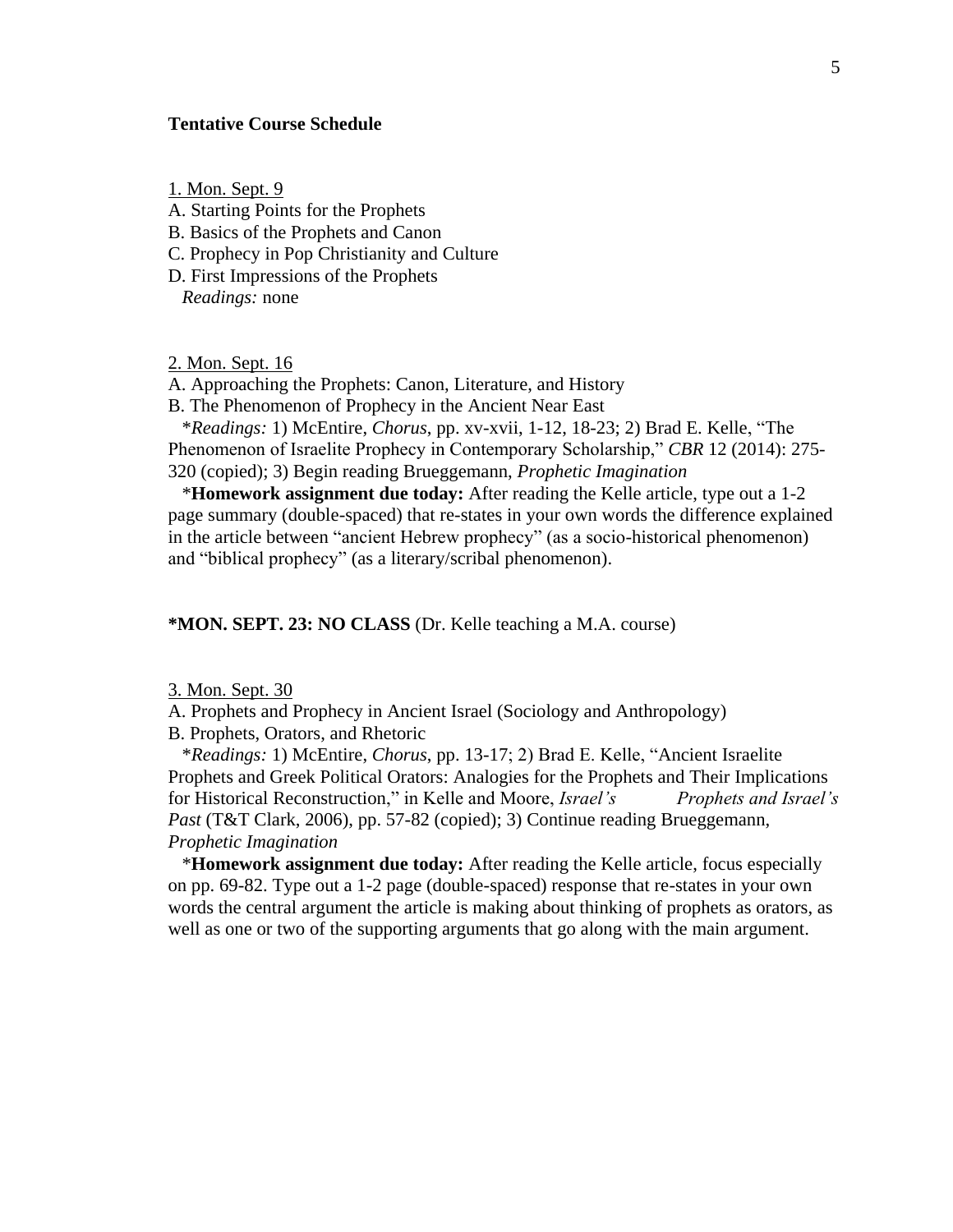# 4. Mon. Oct. 7

A. Gender, Power, and the Prophets (Feminist Engagement with the Prophets) B. The Assyrian Crisis (Part 1): Background (and Begin Isaiah 1—39)

 \**Readings:* 1) O'Brien, *Challenging Prophetic Metaphor,* chs. 2-3 (pp. 29-61); 2) Continue reading Brueggemann, *Prophetic Imagination* (paper due next class); 3) Brad E. Kelle, "Israelite History" in *Dictionary of the Old Testament Prophets* (IVP 2012), for today read only pp. 397-410 (copied)

 **\*Homework assignment due today:** After you have read O'Brien, *Challenging Prophetic Metaphor* chs. 2—3, type out a 200-word summary that puts in your own words the content of that reading and what the author is proposing/arguing/trying to do.

 **\*Homework assignment due today:** After you have read the portion of the Kelle, "Israelite History" article assigned for today, type out a 200-word summary/abstract of the content of just the section on pp. 402-410 of the article. Be prepared. I will call on someone to read their abstract aloud and summarize the section of the article.

5. Mon. Oct. 14

A. The Prophetic Consciousness Past and Present: Discussion of Brueggemann Book B. The Assyrian Crisis (Part 1 continued): Isaiah 1—39

\**Readings:* 1) Brueggemann, *Prophetic Imagination* (whole book completed);

2) Isaiah 1—39; 3) McEntire, *Chorus*, ch. 2

\***DUE: Brueggemann Book Review Paper**

6. Mon. Oct. 21

A. Finish The Assyrian Crisis (Part 1): Isaiah 1—39

B. The Assyrian Crisis (Part 2): The Book of the Twelve (Hosea)

 \**Readings:* 1) Hosea (whole book); 2) McEntire, *Chorus*, pp. 51-66; 3) *The New Interpreter's Bible Vol. 7:* read the introduction to Hosea and SKIM the commentary sections for Hosea 1—3; 4—6; 11; 4) O'Brien, *Challenging Prophetic Metaphor*, ch. 4; 5) watch the video on "Hosea" on [www.thebibleproject.com](http://www.thebibleproject.com/)

 \***Homework assignment due today:** After you have read O'Brien, *Challenging Prophetic Metaphor* ch. 4, type out a 200-word summary that puts in your own words the content of that reading and what the author is proposing/arguing/trying to do.

 **\*Homework assignment due today:** After watching the video "Hosea" from [www.thebibleproject.com,](http://www.thebibleproject.com/) type out a 200-word summary that puts in your own words the content of that video as an overall introduction to the book as a whole.

 \***Optional extra-credit assignment due today:** Last class, I distributed the article, Brad E. Kelle, "Wartime Rhetoric: Prophetic Metaphorization of Cities as Female," in *Writing and Reading War: Rhetoric, Gender, and Ethics in Biblical and Modern Contexts* (eds. Brad E. Kelle and Frank Ritchel Ames; SBLSymS 42; Atlanta: Society of Biblical Literature, 2008), 95-111. For 10 points extra credit applied to your hw scores, read the article, type out a 200-250 word abstract to turn in today, and present it for 5 minutes in today's class.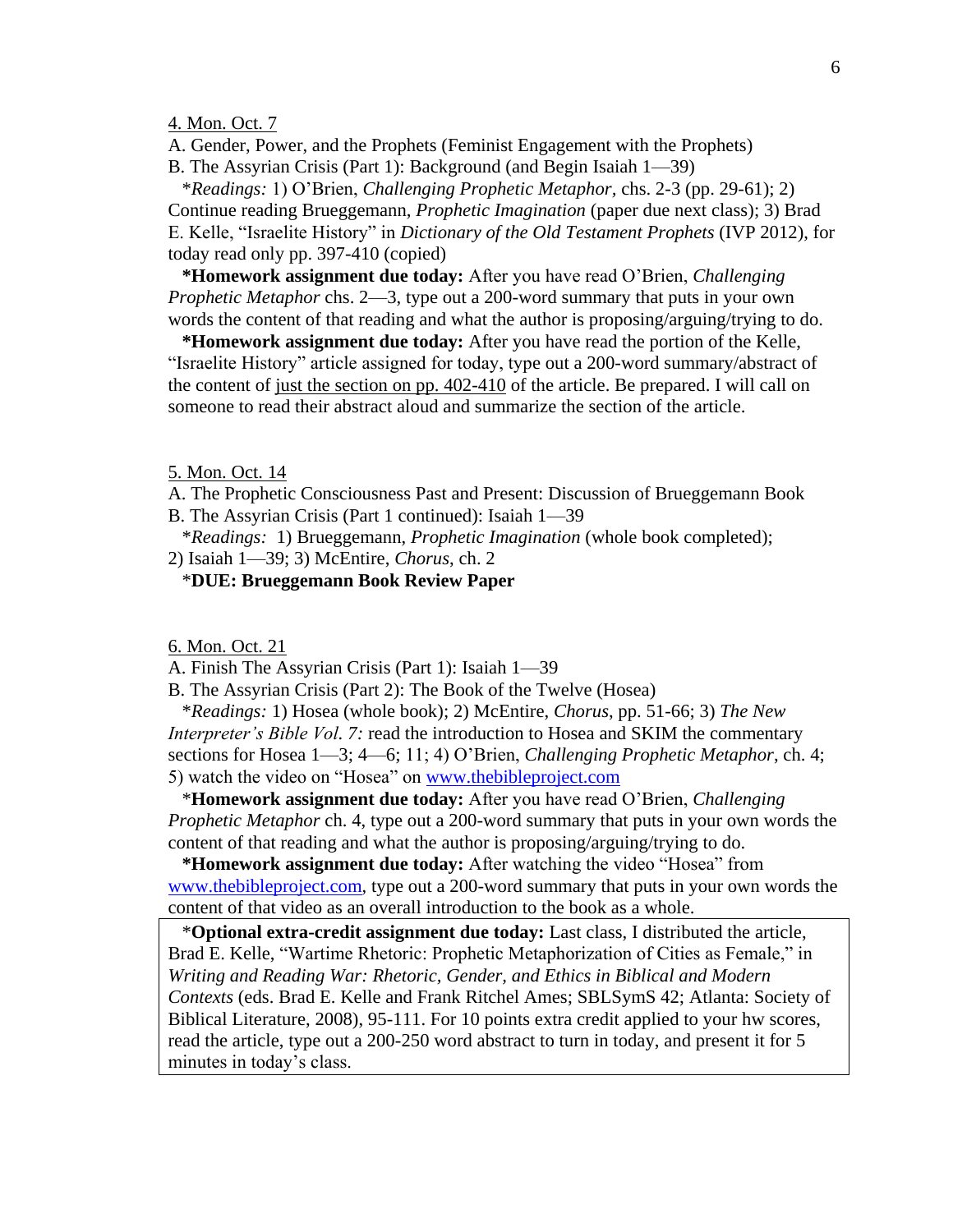## 7. Mon. Oct. 28

A. The Assyrian Crisis (Part 2): The Book of the Twelve (Finish Hosea and Amos)

 \**Readings:* 1) Amos (whole book); 2) McEntire, *Chorus*, pp. 66-70; 3) *The New Interpreter's Bible Vol. 7:* read the introduction to Amos and SKIM the commentary sections for Amos 1—3 and 5; 4) O'Brien, *Challenging Prophetic Metaphor*, ch. 5; 5) watch the video on "Amos" on [www.thebibleproject.com](http://www.thebibleproject.com/)

 \***Homework assignment due today:** After you have read O'Brien, *Challenging Prophetic Metaphor* ch. 5, type out a 200-word summary that puts in your own words the content of that reading and what the author is proposing/arguing/trying to do.

 **\*Homework assignment due today:** After watching the video "Amos" from [www.thebibleproject.com,](http://www.thebibleproject.com/) type out a 200-word summary that puts in your own words the content of that video as an overall introduction to the book as a whole.

### 8. Mon. Nov. 4

A. The Assyrian Crisis (Part 2): The Book of the Twelve (Finish Amos and Micah) \**Readings:* 1) Micah (whole book); 2) McEntire, *Chorus*, pp. 70-75; 3) *The New Interpreter's Bible Vol. 7:* read the introduction to Micah and SKIM the commentary sections for Micah 1—3 and 6; 4) Watch the video on "Micah" on [www.thebibleproject.com](http://www.thebibleproject.com/)

 **\*Homework assignment due today:** After watching the video "Micah" from [www.thebibleproject.com,](http://www.thebibleproject.com/) type out a 200-word summary that puts in your own words the content of that video as an overall introduction to the book as a whole.

## 9. Mon. Nov. 11

A. The Babylonian Crisis (Part 1): Isaiah 40—55

B. The Babylonian Crisis (Part 2): Obadiah, Habakkuk, Zephaniah

 \**Readings*: 1) Isaiah 40—55; 2) McEntire, *Chorus*, ch. 4; 3) Brad E. Kelle, "Israelite History" in *Dictionary of the Old Testament Prophets* (IVP 2012), for today read only pp. 410-414 (copied from earlier class); 4) *The New Interpreter's Bible Vol. 7:* read the introductions to Obadiah, Habakkuk, and Zephaniah

 \***Homework assignment due today:** After you have read the portion of the Kelle, "Israelite History" article assigned for today, type out a 200-word summary/abstract of the content of just that section of the article. Be prepared. I will call on someone to read their abstract aloud and summarize the section of the article.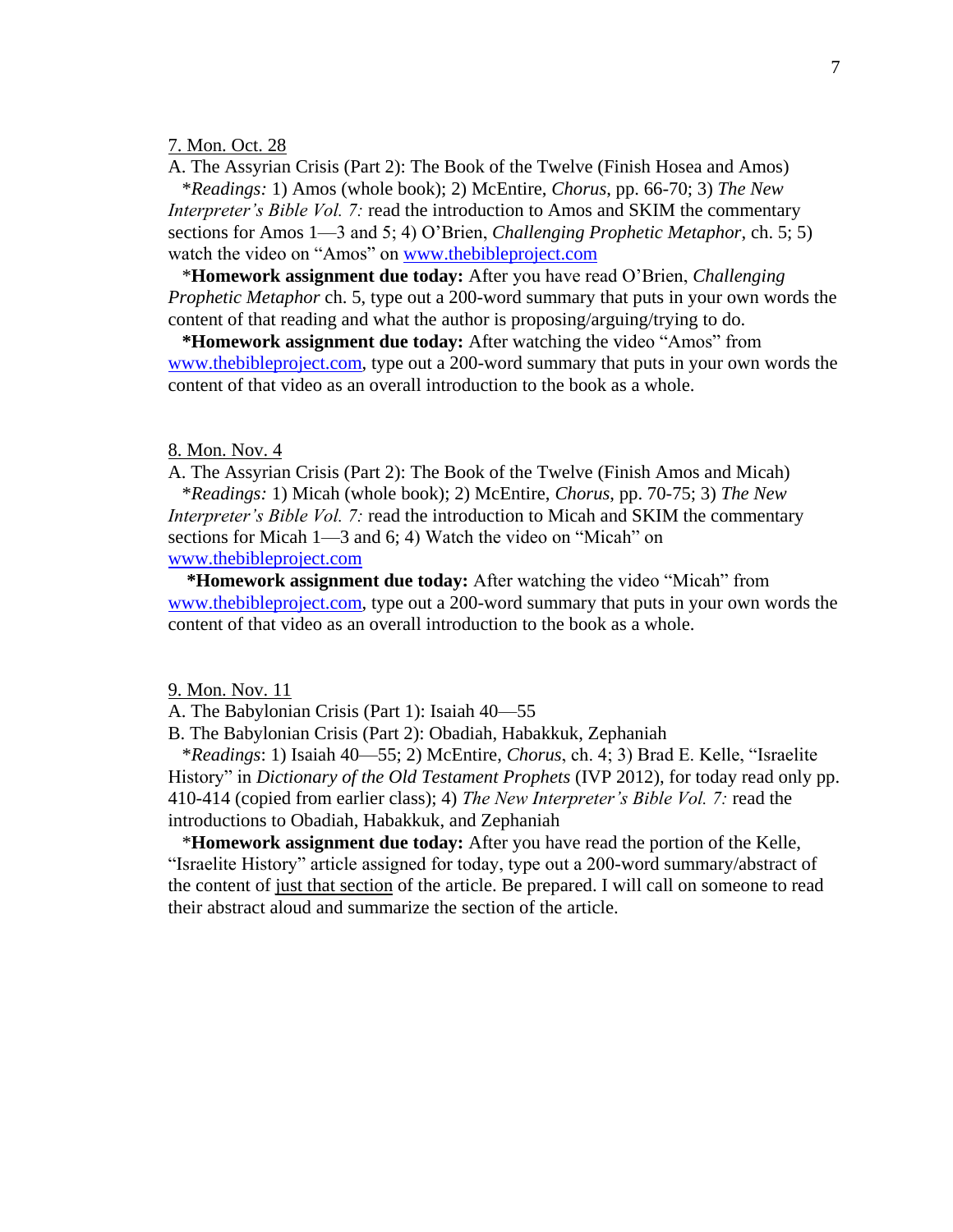10. Mon. Nov. 18

A. The Babylonian Crisis (Part 3): Jeremiah

 \**Readings:* 1) Jeremiah 1; 3:6-22; 7; 8:18—9:3; 11; 18; 20:7-18; 29; 30—33; 2) McEntire, *Chorus*, ch. 5; 3) O'Brien, *Challenging Prophetic Metaphor*, ch. 6; 4) *The New Interpreter's Bible Vol. 7:* read the introduction to Jeremiah; 5) watch the video on "Jeremiah" on [www.thebibleproject.com](http://www.thebibleproject.com/)

 \***Homework assignment due today:** After you have read O'Brien, *Challenging Prophetic Metaphor* ch. 6, type out a 200-word summary that puts in your own words the content of that reading and what the author is proposing/arguing/trying to do.

 **\*Homework assignment due today:** After watching the video "Jeremiah" from [www.thebibleproject.com,](http://www.thebibleproject.com/) type out a 200-word summary that puts in your own words the content of that video as an overall introduction to the book as a whole.

 **\*DUE: Submit passages for final exegetical paper**

**\*MON. NOV. 25: NO CLASS** (Society of Biblical Literature Conference)

11. Mon. Dec. 2

A. The Babylonian Crisis (Part 4): Ezekiel

 \**Readings:* 1) Ezekiel 1—3; 4; 8; 16; 20; 23; 36; 37; 40; 48; 2) McEntire, *Chorus*, ch. 6; 3) *The New Interpreter's Bible Vol. 7*: read the introduction to Ezekiel; 4) O'Brien, *Challenging Prophetic Metaphor*, ch. 7; 5) watch the video "Ezekiel" from [www.thebibleproject.com](http://www.thebibleproject.com/)

 \***Homework assignment due today:** After you have read O'Brien, *Challenging Prophetic Metaphor* ch. 7, type out a 200-word summary that puts in your own words the content of that reading and what the author is proposing/arguing/trying to do.

 **\*Homework assignment due today:** After watching the video "Ezekiel" from [www.thebibleproject.com,](http://www.thebibleproject.com/) type out a 200-word summary that puts in your own words the content of that video as an overall introduction to the book as a whole.

\***Optional extra-credit assignment due today:** Last class, I distributed the article, Brad E. Kelle, "Dealing with the Trauma of Defeat: The Rhetoric of the Devastation and Rejuvenation of Nature in Ezekiel," *JBL* 128 (2009): 469-90. For 10 points extra credit applied to your hw scores, read the article, type out a 200-250 word abstract to turn in today, and present it for 5 minutes in today's class.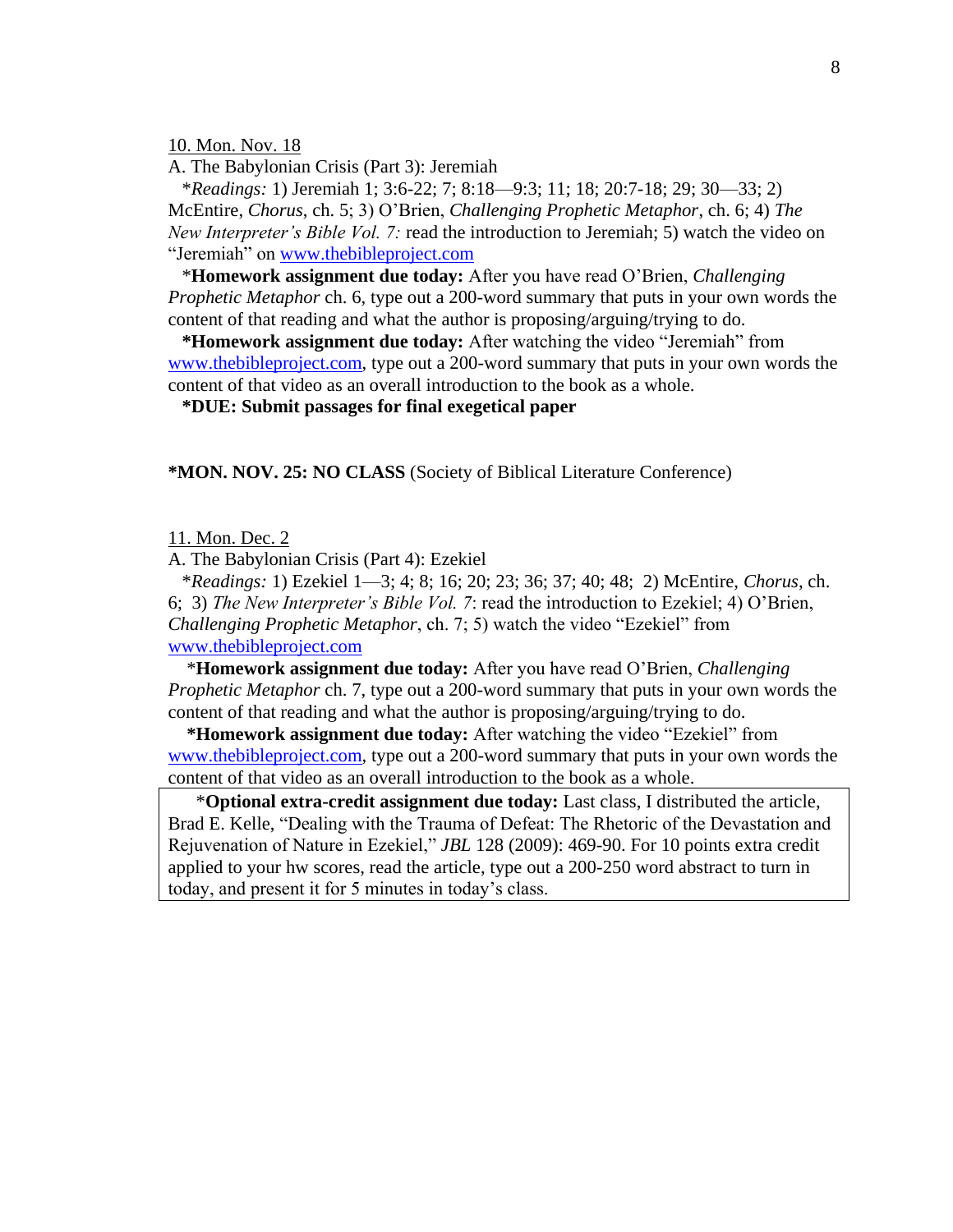12. Mon. Dec. 9

A. The Restoration Crisis (Part 1): Isaiah 56—66

B. The Restoration Crisis (Part 2): The Book of the Twelve (Haggai, Zechariah, Malachi) C. The Broad Scope of Prophets Study

 \**Readings:* 1) Haggai (all); Zechariah 1—8; Malachi (all); 2) Brad E. Kelle, "Israelite History" in *Dictionary of the Old Testament Prophets* (IVP 2012), for today read only pp. 414-417 (copied from earlier class); 3) McEntire, *Chorus*, ch. 8 and SKIM ONLY ch. 11; 4) Watch the video EITHER "Haggai" OR "Malachi" on [www.thebibleproject.com](http://www.thebibleproject.com/)

 \***Homework assignment due today:** After you have read the portion of the Kelle, "Israelite History" article assigned for today, type out a 200-word summary/abstract of the content of just that section of the article. Be prepared. I will call on someone to read their abstract aloud and summarize the section of the article.

 **\*Homework assignment due today:** After watching the video EITHER "Haggai" OR "Malachi" from [www.thebibleproject.com,](http://www.thebibleproject.com/) type out a 200-word summary that puts in your own words the content of that video as an overall introduction to the book as a whole.

13. Mon. Dec. 16 (during finals week)

A. From Here to Where? Looking Forward:

New Testament Appropriations of Old Testament Prophets What Then Shall *WE* Say?

B. Discussion of Exegetical Papers

\**Readings:* 1) McEntire, *Chorus*, ch. 12

\***DUE: Exegetical Paper**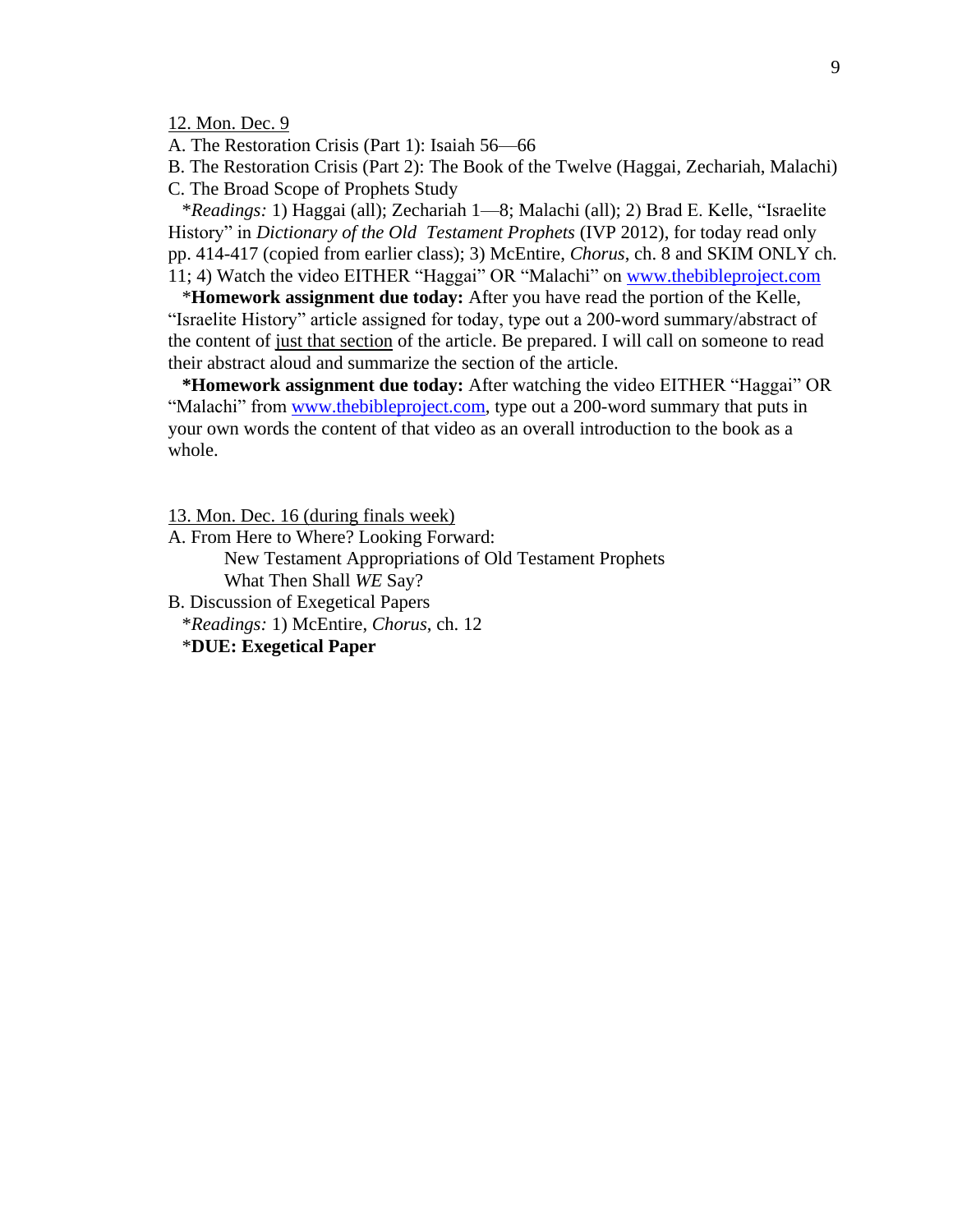# **INSTRUCTIONS FOR BOOK REVIEW OF BRUEGGEMANN,** *PROPHETIC IMAGINATION*

While Brueggemann attempts to deal with the underlying meaning and function of a prophet, he is also concerned to deal with the way in which this ancient office provides a model for present day persons and communities of ministry. The task of this paper is to review Brueggemann's work with a focus on understanding the office of the prophet as it relates to a community living under covenant obligation to Yahweh and to each other. This paper is not a cursory "review" or "report" but should emphasize critical engagement with the work. The student should not simply summarize or compliment ("I did/did not like…") but should subject the major points, arguments, methods, and conclusions to critical analysis by utilizing a broad range of perspectives. The exact format is flexible, but the critique should address at least the following issues:

- a.What is the author's thesis? What is he trying to say or accomplish?
- b. What is the writer's basic line of argument in attempting to prove his thesis? In other words, what are the main subpoints, how does he structure the book to get the argument across, etc.? (continued…)
- c. In his line of argument, what assumptions or presuppositions (concerning the Bible, concerning God, concerning Israel, law, covenant, the New Testament, the office of the prophet, etc.) does the author make? Are these assumptions valid? Why or why not?
- d. What are, in your opinion, the *strongest points* of the book and why? What, in your opinion, are the *weakest points* of the book and why?
- e. Perhaps one of the most significant movements that Brueggemann makes for the Christian community is his final link to present society and to the ministry of Jesus. Discuss the way in which he perceives the link between ancient prophetic understanding and contemporary application.
- f. What did you learn from the book? Is this book valuable for you? If so, why? If not, why not and for whom might it be valuable?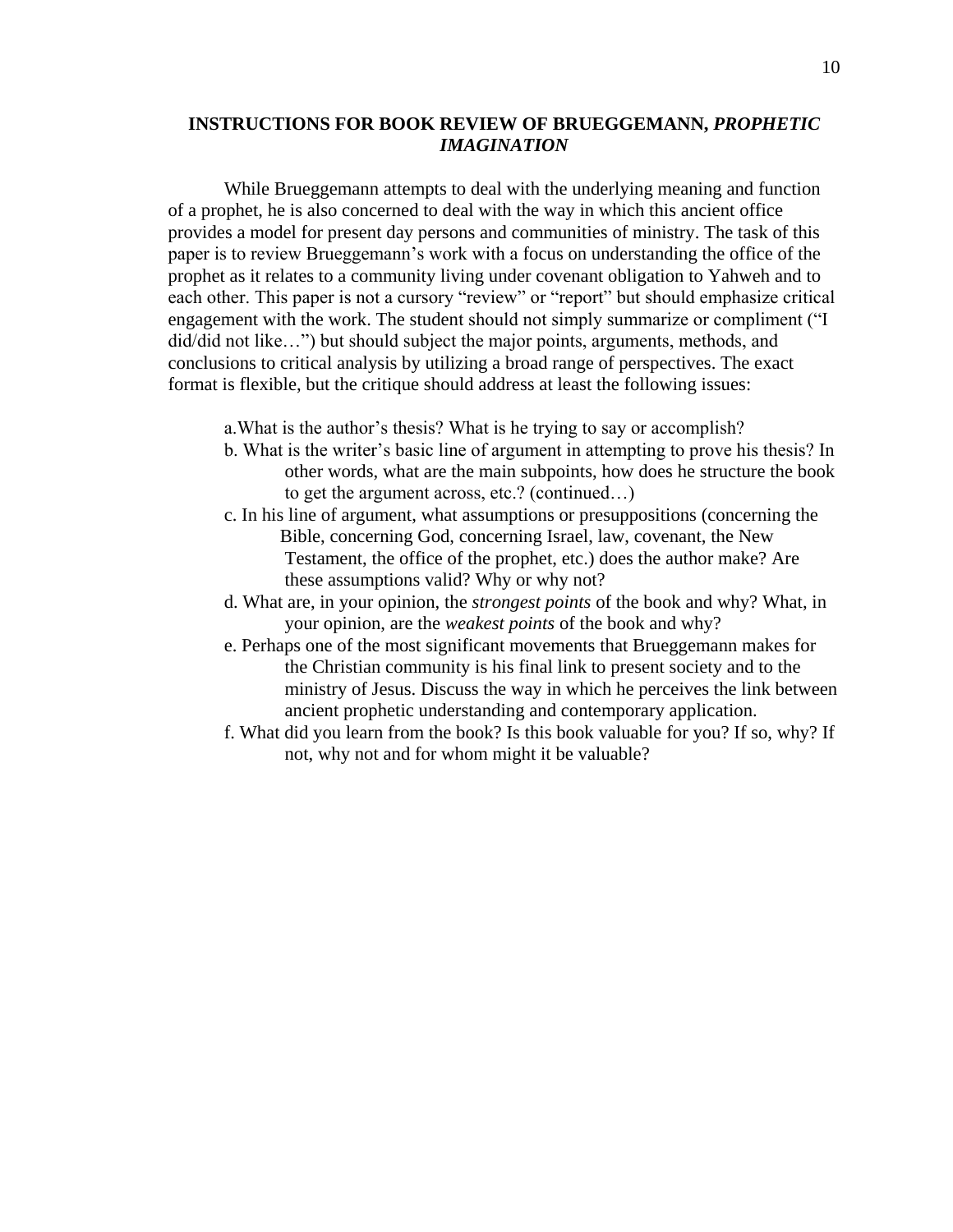# **EXEGETICAL PAPER GUIDE PART ONE Instructions for** *Researching* **the Paper**

\*For the research part of your paper, work through the following steps.

### STEP 1: ENGAGING THE TEXT

Initial questions on which to make some notes:

- a. What drew you to this text for an exegetical paper? What interests you about it?
- b. What do commentaries and your other sources say about why this text is significant?

### STEP 2: TRANSLATE YOUR TEXT

Read and compare at least four different translations (e.g. NIV, NRSV, NAB, etc.) of your text. Note any textual problems in margins or footnotes. Note words that seem significant or problematic.

### STEP 3: OUTLINE YOUR TEXT

Divide your text into main units and subunits based on content. Make an outline of the text using your division (note: you will organize the body of your paper by offering exegetical analysis of each section [as you have divided the text] in turn)

### STEP 4: PUTTING THE TEXT IN LITERARY CONTEXT

a. Formulate a summary of the unit or section that *immediately precedes* your text.

b. Formulate a summary of the unit or section that *immediately follows* your text.

 c. Make notes on how your text fits and functions in this literary context (e.g., is it a transitional passage? Is it the climax? Is it the beginning? Etc.)

#### STEP 5: PUTTING THE TEXT IN HISTORICAL CONTEXT

 Using outside resources such as commentaries and histories of Israel, compile notes on the following: a. what is the historical context of this passage? That is, what is the context in which it was composed? What historical background does the text presume? How do you see that in the text itself?

 b. what *type* of literature ("genre") is your text (ex: is it a narrative? sermon? poem? speech? prayer? etc.)? What technical genre, if any, do commentaries suggest for this text? How does knowing the genre change the way you understand the text?

### STEP 6: ANALYZE YOUR TEXT

 a. Within the text itself, what literary artistry do you see? What rhetorical devices are used? How do these devices affect the meaning of the text? Look for and note:

Repetition Anaphora (repeated use of initial word)

Hyperbole (exaggeration for effect)Irony

Simile (one thing likened to another) Rhetorical Questions

Metaphor (implied comparison) Dialogue Between Characters

 b. Note key words, names, and places which seem significant. Use Bible Dictionaries and Concordances to explore the significance of these words.

 c. Address the theological issues in the text: What appears to be the major theological affirmations in this text? What is being said about God? about humanity? about salvation?

#### STEP 7: RESEARCH YOUR TEXT

At this point you should work through a number of commentaries and other outside sources to supplement the initial notes you have taken on each of the steps above. From the commentaries, pull out additional items on the elements above, grab some quotations to use, look for insights or especially technical items that you missed, etc. You should find things to plug into each of the research categories above.

 \*\*Specifically: Research your text using at least **four commentaries** and **2 scholarly journal articles** to add to your work. *The four commentaries MUST be from the following list of series (available in the reference room in the front desk in Ryan Library or in the stacks:* a. Word Biblical Commentary, b. The New Century Bible Commentary, c. New Interpreter's Bible Commentary, d. Anchor Bible Commentary,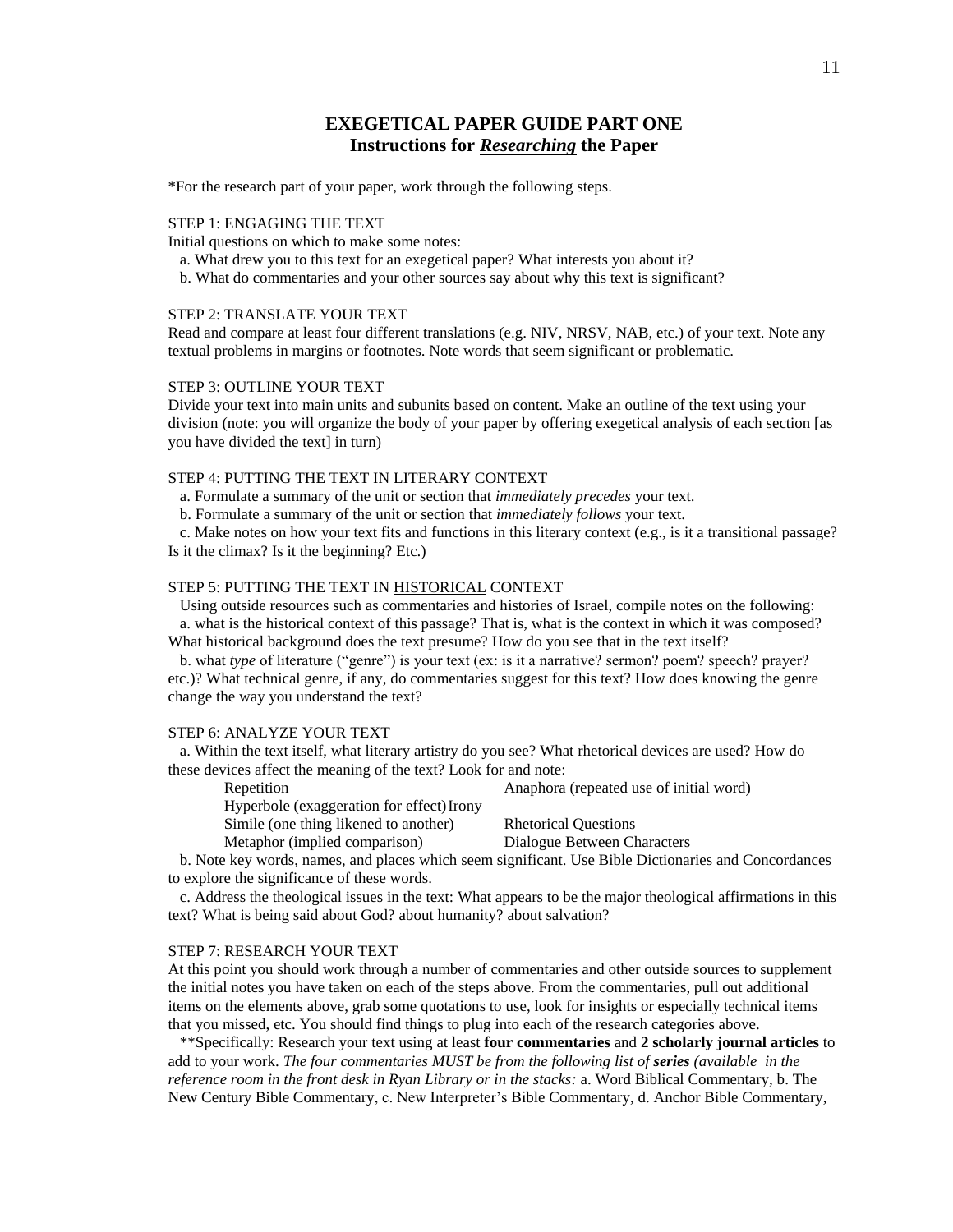e. International Critical Commentary, f. Old Testament Library, g. The Interpreter's Bible, h. Hermeneia, i. Continental Commentary, j. Berit Olam, k. New International Commentary on the OT (NICOT), l. Tyndale OT Commentaries, m. The Cambridge Bible Commentary.

STEP 8: FORMULATE A THESIS FOR YOUR INTERPRETATION OF THE TEXT Now that you have completed your research, come up with a single thesis statement that succinctly states *your reading/interpretation* of the text at hand (that is, a statement that says what this passage is in your view).

[\*Example: "Hosea 2 is a metaphorical and theological commentary on the events in Samaria at the close of the Syro-Ephraimitic War (ca. 731 BCE)."]

### STEP 9: APPLY YOUR TEXT

How could you bring this text to bear on human need? How could you apply this text in a setting of preaching, teaching, etc.? What would a sermon or lesson based on your exegesis of this text look like?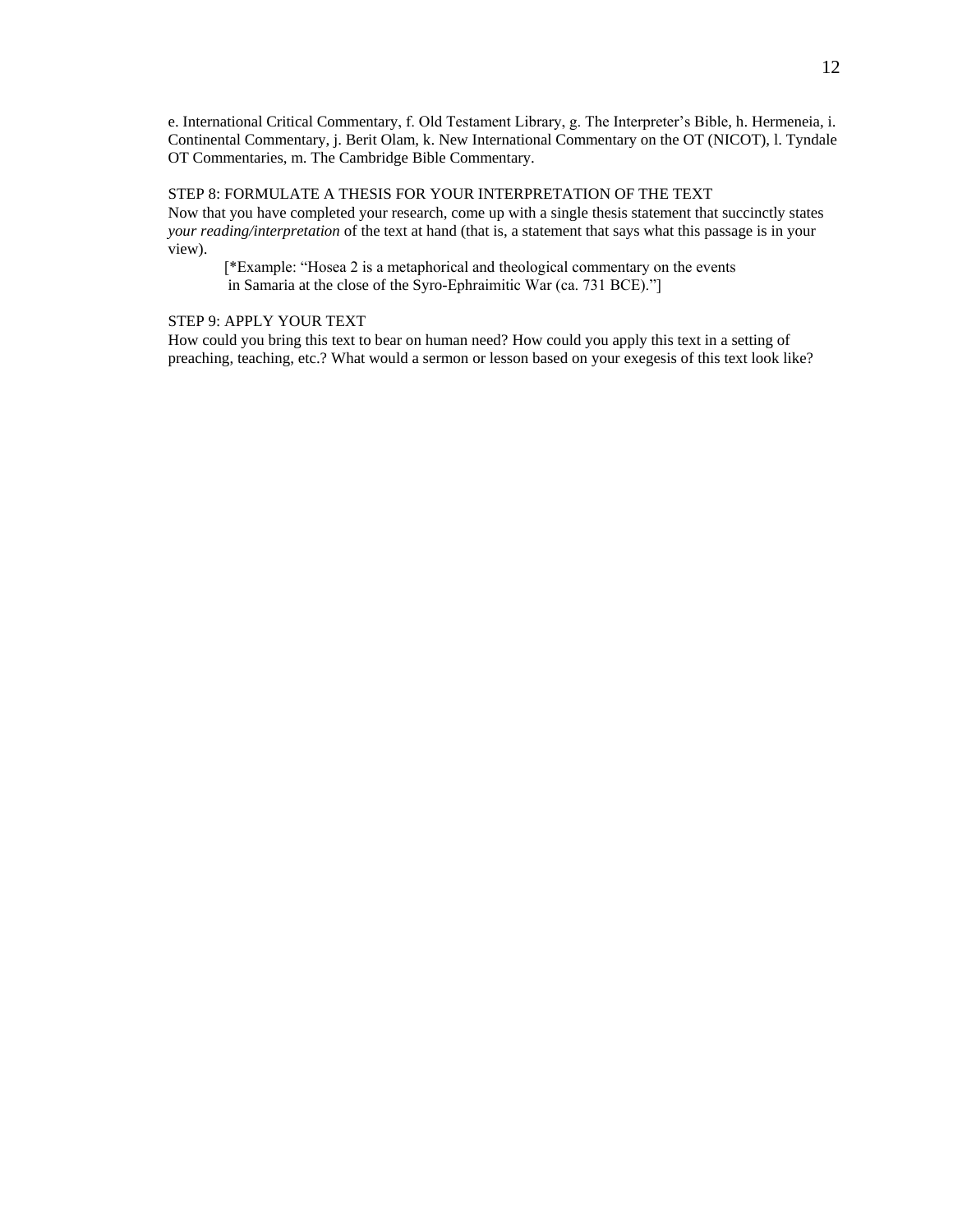# **EXEGETICAL PAPER GUIDE PART TWO Instructions for** *Writing* **the Paper**

\*\*Your main goal is to write your research from page one of these instructions. In order to do that, follow these guidelines in putting together your final paper:

1. Turn in your final paper TYPED, DOUBLED SPACED, WITH 12 PT. FONT AND 1- INCH MARGINS ON ALL SIDES.

2. Make sure to reference any authors that you cite, including the book, page number, etc. in a consistent form throughout the paper.

3. The final paper should be ca. 12-14 pages in length.

# **Format for the Paper**

*\*think of your paper as a guided tour through your passage, where you are the tour guide who is leading an informed, yet not expert, reader through a critical interpretation of your chosen text*

1. Opening/ Introductory paragraphs- Give a general introduction to your text:

- a. Give a basic summary of what happens in your text (brief!)
- b. Explain why you and others find this text significant in general
- c. Provide your thesis for what this text is/is doing/is saying, etc.

2. Give the outline of your text that you have devised (major units, subunits)—this should be in regular outline form

\*\**the following sections (##3-6) should be thought of as background to orient your reader to the unit-by-unit analyses that will form the body of the paper. Here you are providing the orienting information to set up your reading of the passage:*

3. Note and discuss any significant textual and translation issues that arise from your comparison of different English translations.

4. Describe what comes before and after your text and how your text fits and functions in that context (literary context).

5. Describe the form or type (genre) of material that your text is and how this impacts its interpretation.

6. Discuss the specific historical background of the text and how the text fits and functions within that historical context.